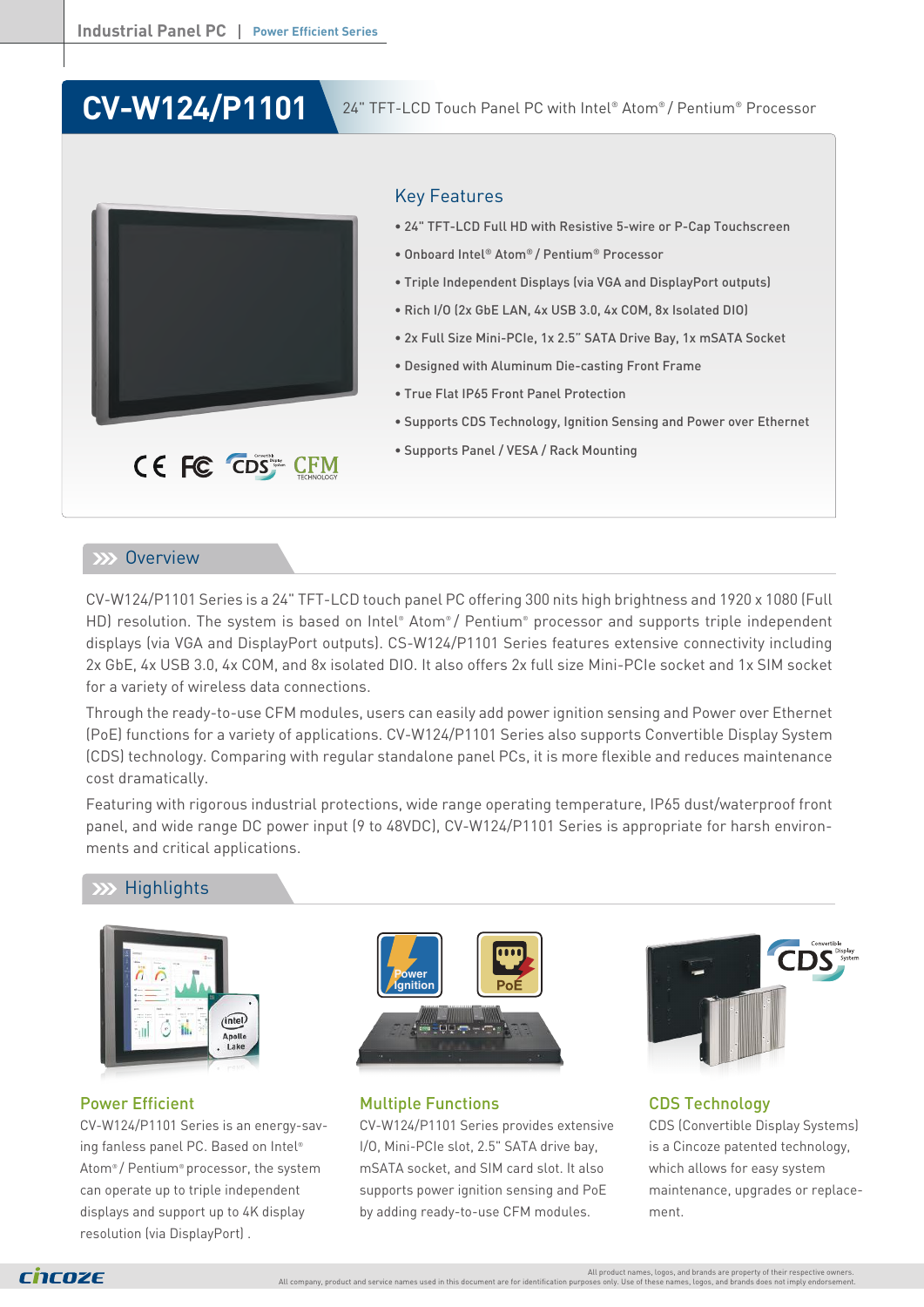# XX Specifications

#### **Display**

- LCD Size: 24" (16:9)
- Max. Resolution: 1920 x 1080
- Brightness (cd/m2): 300
- Contrast Ratio: 5000 : 1
- LCD Color: 16.7M
- Pixel Pitch (mm): 0.27675 (H) x 0.27675 (V)
- Viewing Angle (H-V): 178 / 178
- Backlight MTBF: 50,000 hrs (LED Backlight)

#### Touch

- Resistive 5-wire Touch for CV-W124R/P1101 Only
- Projected Capacitive Touch for CV-W124C/P1101 Only

#### Processor System

- Onboard Intel® Atom® x7-E3950 Quad Core Processor, up to 2.00 GHz
- Onboard Intel® Pentium® N4200 Quad Core Processor, up to 2.50 GHz

#### Memory

- 1x DDR3L 1333/1600/1866 MHz 204-Pin SO-DIMM Socket
- Supports up to 8GB (un-buffered and non-ECC)

#### **Graphics**

- Integrated Intel® HD Graphics 505
- Supports Triple Independent Display ( via VGA and DisplayPort outputs)

#### Audio Codec

Realtek ALC888-GR

#### External I/O Interface

- 1x VGA (1920 x 1200 @60Hz)
- 1x DisplayPort (4K x 2K @60Hz)
- 2x GbE LAN (Supports WoL, Teaming, Jumbo Frame & PXE), RJ45
- GbE1: Intel® I210IT
- GbE2: Intel® I210IT
- 4x USB 3.0 (Type A)
- 4x RS-232/422/485 with Auto Flow Control (Supports 5V/12V), DB9
- 1x Speaker-out & 1x Mic-in, Phone Jack 3.5mm
- 1x ATX Power On/Off Button
- 1x Reset Button
- 1x AT/ATX Mode Switch
- 1x Clear CMOS Switch
- 1x Remote Power On/Off Connector, 2-pin Terminal Block
- 8x Isolated DIO (4x DI/4x DO), 10-Pin Terminal Block

#### **Storage**

- 1x 2.5" HDD/SSD Drive Bay (SATA 3.0)
- 1x mSATA Socket (SATA 3.0, Shared by Mini-PCIe Socket)

#### **Expansion**

- 2x Full-size Mini-PCIe Socket
- 1x SIM Socket
- Supports Control Function Module (CFM) Technology
- Optional CFM IGN Module for Power Ignition Function
- Optional CFM PoE Module for Power over Ethernet Function
- Supports Convertible Display System (CDS) Technology
- 4x Antenna Holes

#### Other Features

• Watchdog Timer: Software Programmable Supports 256 Levels System Reset

- Internal Speaker AMP 2W + 2W
- OSD Function: LCD On/Off, Brightness Up, Brightness Down
- SuperCap Integrated for CMOS Battery Maintenance-free Operation
- Supports Instant Reboot Technology (0.2 sec)

#### Power Requirement

- Supports AT/ATX Power Type
- 1x 3-pin Terminal Block
- Power Input Voltage 9~48VDC
- Power Adapter AC/DC 12V/5A 60W or 24V/5A 120W (Optional)

#### Physical

- Dimensions (WxDxH, mm): 605 x 373 x 76 mm
- Weight: CV-W124R/P1101: 8.41 kg
	- CV-W124C/P1101: 8.13 kg
- Front Panel Construction: Flat Rugged Aluminum Die-casting Bezel
- Mounting: Panel / VESA / \*Rack Mounting (\*with optional mounting kit)
- Fanless Design

#### Environment

- Operating Temperature: CV-W124R/P1101: -10°C to 60°C CV-W124C/P1101: -20°C to 70°C
- (with extended temperature peripherals; Ambient with air flow)
- Storage Temperature: CV-W124R/P1101: -20°C to 70°C CV-W124C/P1101: -30°C to 80°C
- Relative Humidity: 80% RH @ 50°C (non-condensing)
- Shock: Operating, 15 Grms, Half-sine 11 ms Duration (w/ SSD, according to IEC60068-2-27)
- Vibration: Operating, 1.5 Grms, 5-500 Hz, 3 Axes (w/ SSD, according to IEC60068-2-64)
- IP Level: IP 65 Compliant Front Panel
- EMC: CE, FCC Class A

#### Protection

- Reverse Power Input Protection
- Over Voltage Protection: 58V
- Over Current Protection: 15A
- ESD Protection: +/-15kV (air), +/-8kV (contact)
- Surge Protection: 3.84 kV (impedance 12 ohm 1.2/50µs waveform)

#### Operating System

- Windows® 10
- Linux: Supports by project

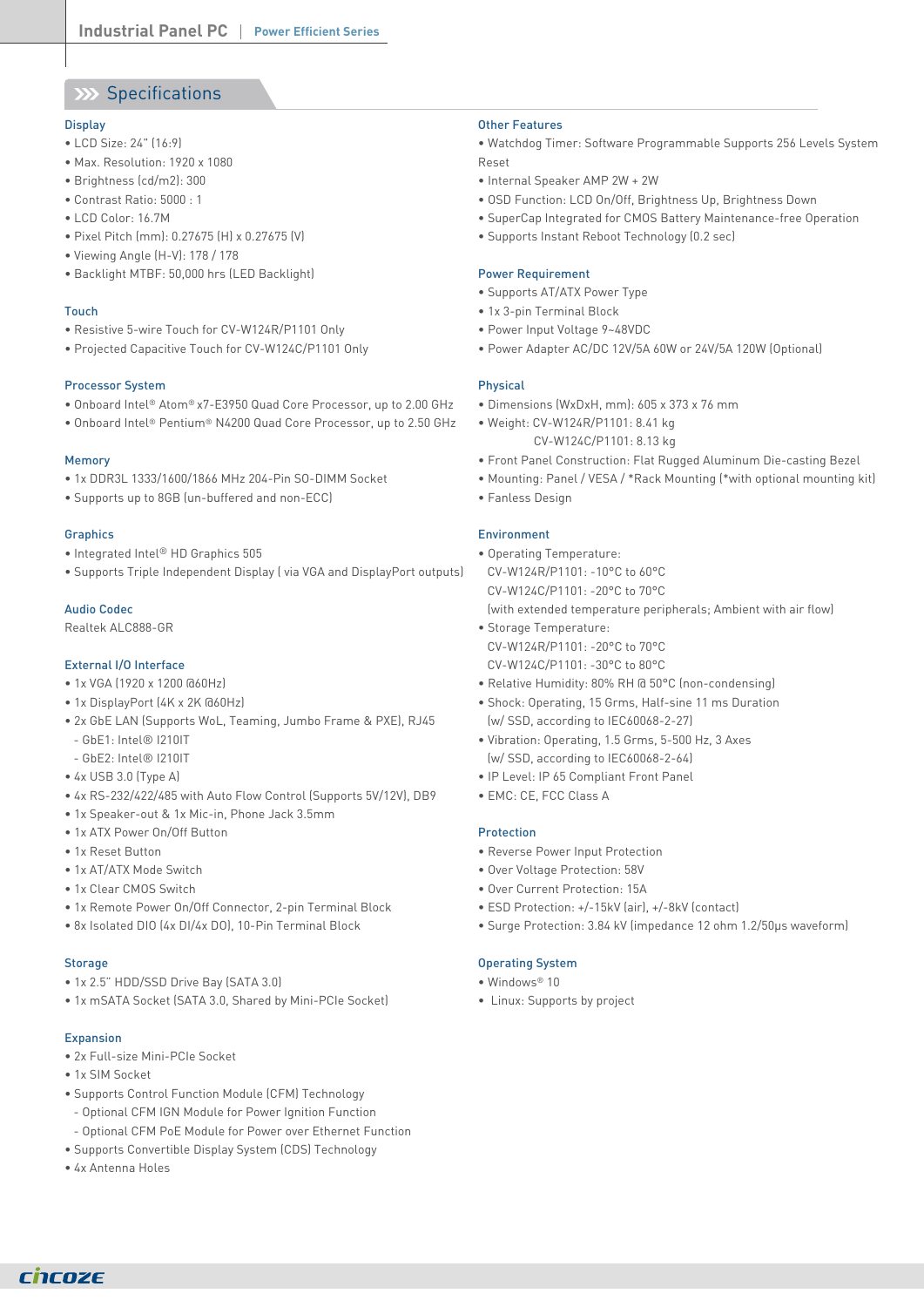# **XXX** External Layout



# XX Dimensions